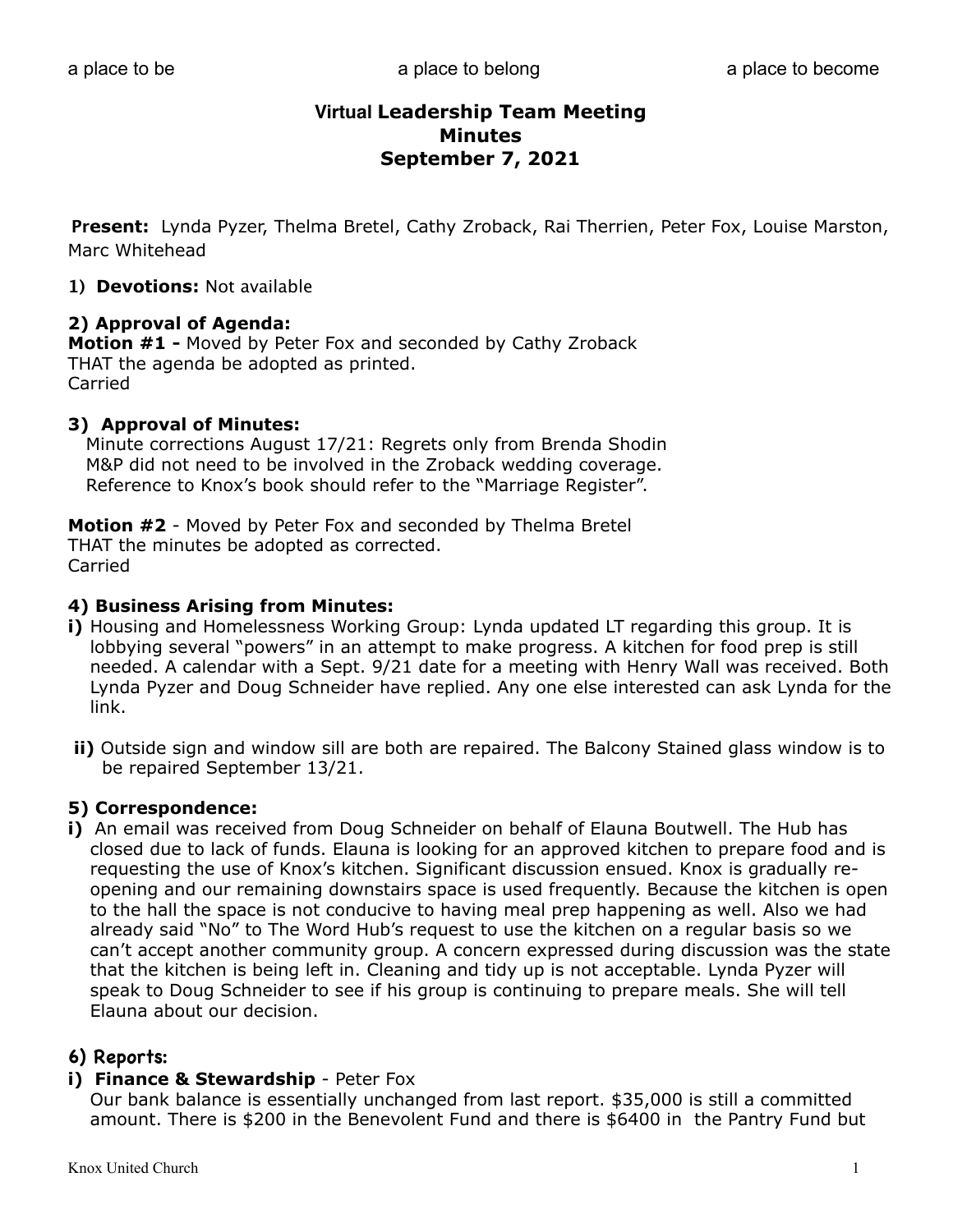there are outstanding bills. Meg Illman-White's "Record of Employment" has been received. Finances are stable.

### **ii) M&P** - Louise Marston

 Question - Are we getting updates on the transaction in the Benevolent Fund? Answer - There has only been one request this summer.

 Reopening - When can/will Cheryl be physically back in the office? M&P has discussed with her. She is ready to be back, M&P would like her back. LT has to make the decision. M&P is to proceed with necessary COVID protections/cleaning and Cheryl will physically return to the church office. Discussion ensued and M&P will discuss with Cheryl and advise LT of the date Cheryl will return to Knox's office.

 Once M&P has firmed up a return date a note should go in the newsletter advising of her return and hours as well. The fact that if you are coming to the church you must book a time for your "business" with Cheryl.

 Church must be readied for returns. Discussion re cleaning after events. Rental money includes the cost of post event cleaning. First event is September 13/21.

M&P - Brenda Shodin, Louise Marston and Mark Cudney will meet.

 There will be no formal exit interview with Meg Illman-White but she will be invited to comment on her time at Knox.

## **iii) WIG** - Cathy Zroback

 Thanksgiving is the worship reopening target. Communion protocols /methods during COVID are still unresolved but being explored.

 Children will be asked to remain in the pew with their families as the Sunday school rooms and equipment cannot be adapted to COVID protocols.

 Virtual services will be maintained as congregants are very positive about them and for some such attendance is more realistic than personal attendance at church.

**Motion #3 -** Moved by Thelma Bretel and seconded by Louise Marston

THAT Knox Leadership Team accept the recommendation from WIG that Knox resume live services for Thanksgiving.

CARRIED

Lynda Pyzer will advise Cheryl Dyck.

### **iv) Building** - Cathy Zroback

Stained Glass balcony window work is still on for September 13/21.

## **v) Pantry - Cathy Zroback**

 Activity has slowed. **"**Packers" have been asking Cathy when activity will resume. With Cheryl back in the office, things may pick up again as she often gets "at the door " requests for pantry items. Cathy and Cheryl have still kept each other apprised of requests and Pantry activities.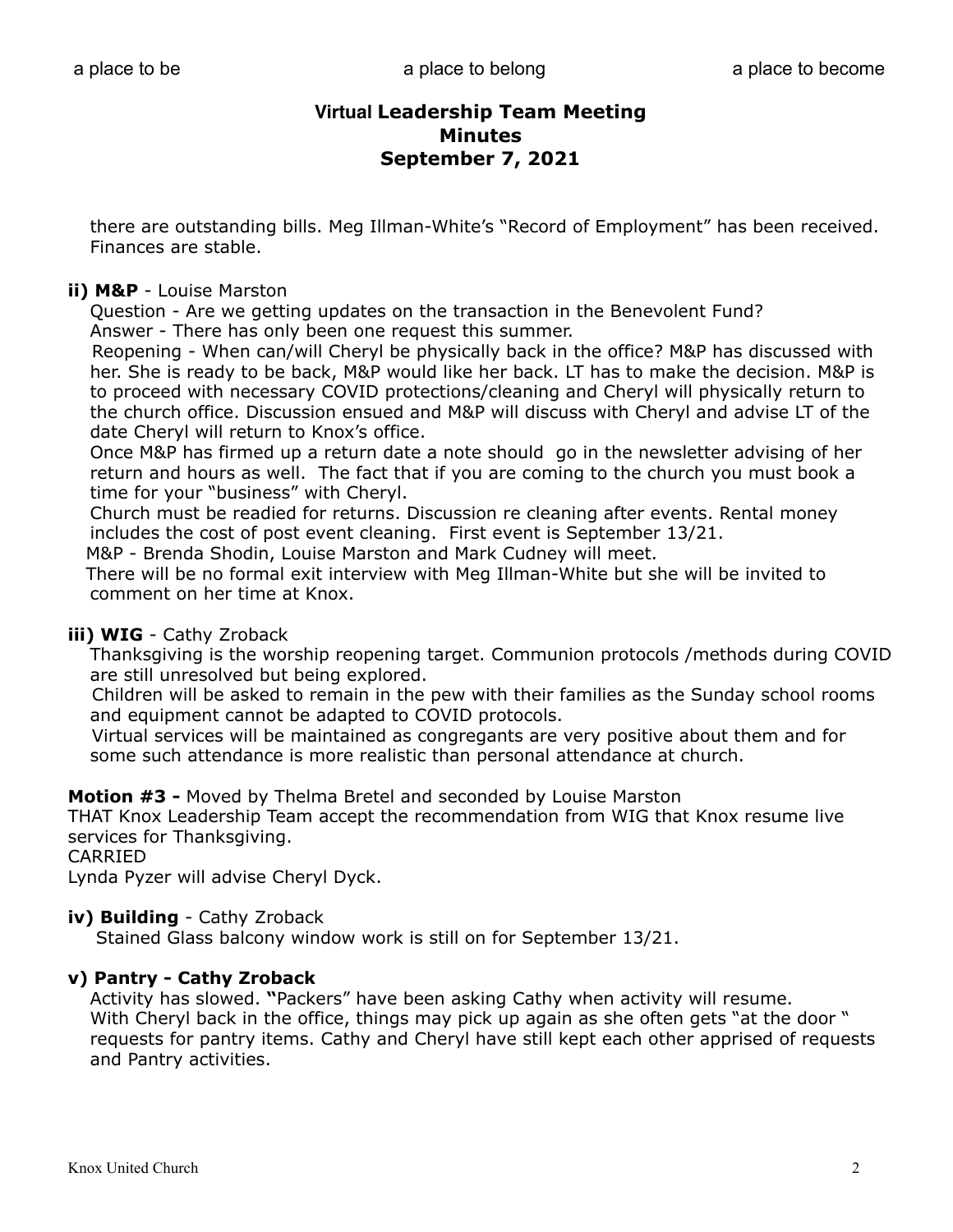## **7) New Business:** Lynda Pyzer

### **i) Centering Prayer Group**

We had approved their facility use last year before COVID's shutdown. They will be advised that they can resume their meetings if they like.

#### **ii) Reopening**

Marc Whitehead suggested that when we invite groups to restart, we stagger their starts so there is a gradual facility use resumption. Some churches have chosen to have reopening teams. There needs to be consistent messaging to the groups.

Knox has a loose ad hoc group-largely Cathy and Lynda.

 Louise will draft procedures to be given to each user group so COVID protocols are met. Lynda Pyzer will send Louise Marston the user policy.

### **iii) EDGE's Weekly Curiosity Cohort**

Lynda Pyzer has signed up for this. It happens on Tuesdays at 11:00 am. She can invite 5 people to join her. The meeting is to see what church can be outside Sunday. It will look at the "Ministerial Shift".

#### **8) Consensus decisions of the summer 2021**

See the list under Consensus at the end of the minutes.

- **9) Adjournment** Cathy Zroback moved the meeting adjourned at 9:50 p.m. Date of next meeting - October 14/21 via ZOOM Devotions - Don Cameron
- **10) Closing prayer** Marc Whitehead

 $\mathcal{U}$   $\vee$ 

unette Ther

Signature of Chair Signature of Secretary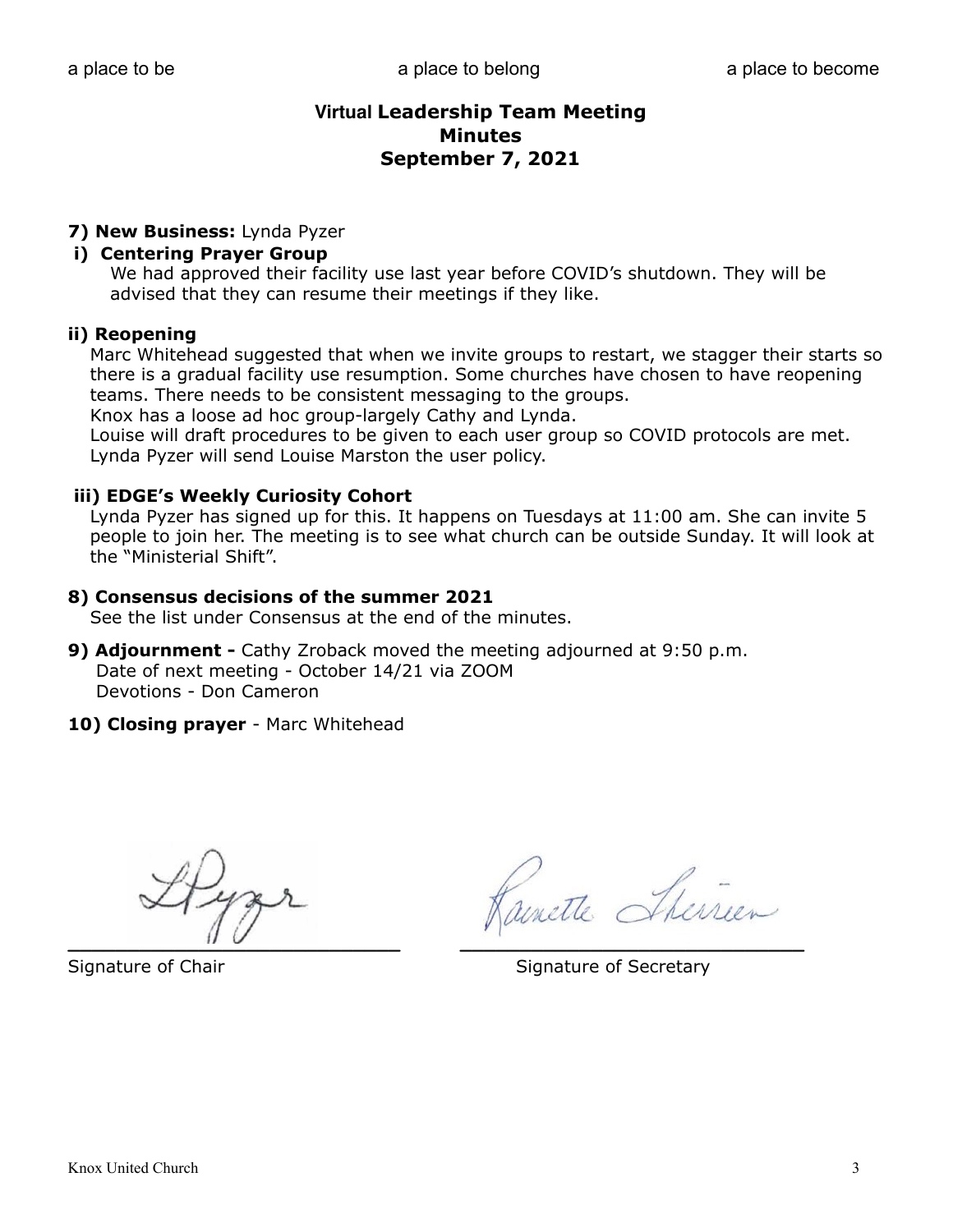# **Motions:**

**Motion #1** Moved by Peter Fox and seconded by Cathy Zroback THAT the agenda be adopted as printed. Carried

**Motion #2** Moved by Peter Fox and seconded by Thelma Bretel THAT the minutes be adopted as printed. Carried

**Motion #3 -** Moved by Thelma Bretel and seconded by Louise Marston THAT Knox Leadership Team accept the recommendation from WIG that Knox resume live services for Thanksgiving. CARRIED

## **Decisions Made By Consensus:**

**This Meeting:** That the request from Elauna Boutwell be denied due to Knox resuming many user groups that use the lower hall which is very open to the kitchen. Also we had already turned another community user request down.

## **During the summer of 2021 (July/Aug):**

- 1. Consensus approval for Meg Illman-White to enter the funeral for Ron Lundin into the Funeral Register
- 2. Consensus approval for Meg Illman-White to enter a July wedding for Bernadette Howard and Sherri Favreau into Knox's Wedding Register
- 3. Consensus approval for Cheryl Kinney Matheson to enter an August 14/21 wedding between Jeff Le and Jennifer Albak into Knox's Wedding Register
- 4. Consensus approval for a family funeral at Knox for Pauline Robertson (Bruce Graham conducted a graveside service)
- 5. Consensus approval to Len Mark's request for a Sept. 20/21 concert in Knox's Sanctuary
- 6. Consensus approval for G Clef Choir to practice in Knox sanctuary on Monday evenings starting Sept. 13/21.
- 7. No consensus for request of the use of the kitchen by Raena Ducharme's group.